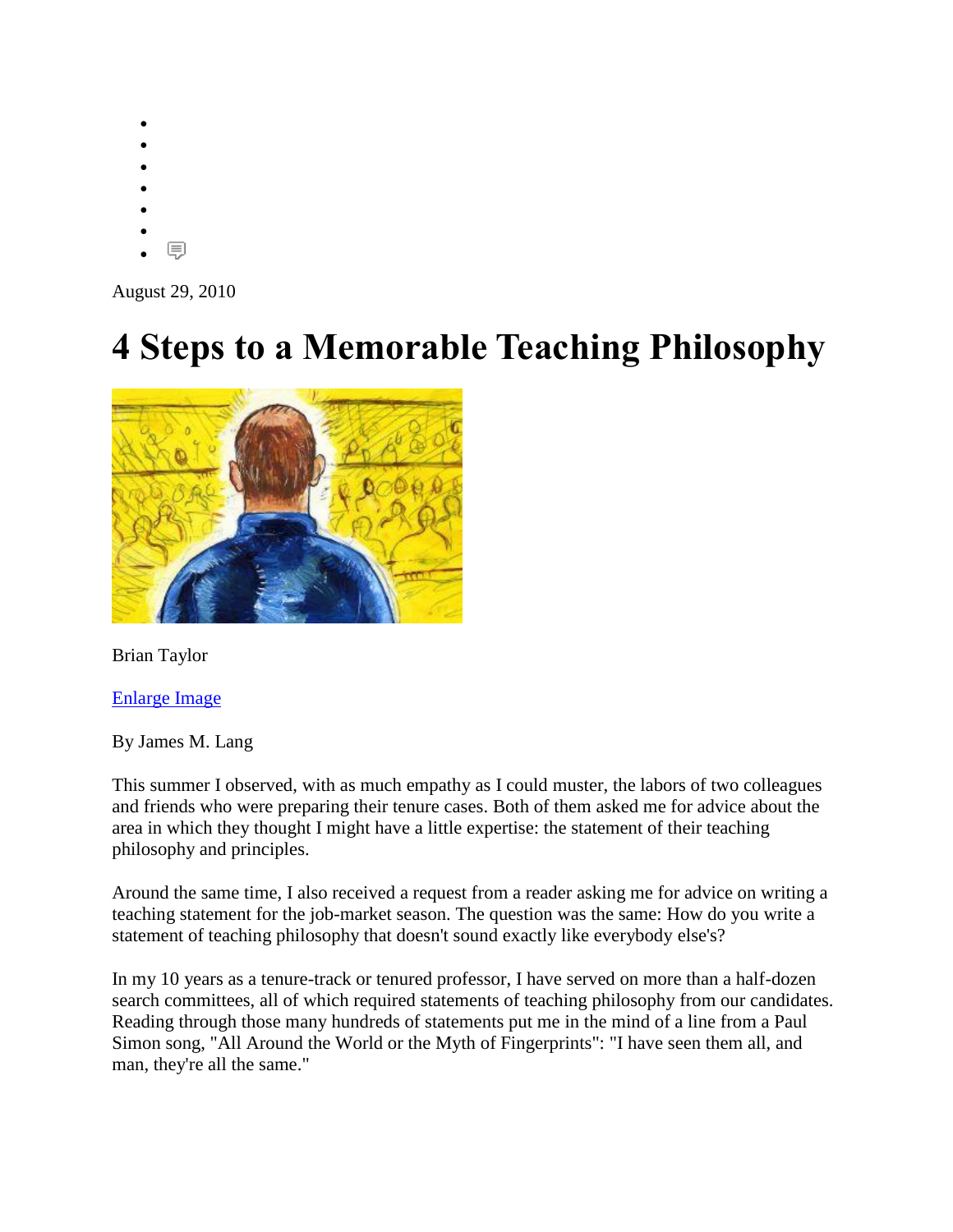The same basic ideas and buzzwords appear in just about every teaching statement I have ever read. Everybody cares about the students, wants to challenge them, runs a student-centered classroom, relies on a mixture of lecture and discussion or other techniques, puts students first, is available to students outside the classroom, loves teaching, has learned a lot from students, integrates research and teaching, and so on and so on.

I have no doubt that most of the authors of those generic statements believe what they write, and do their best to live up to their principles. But I'm equally sure that, while a generic teaching statement won't hurt your job application or your tenure file, it won't do anything to help you, either. Its main effect will be to deepen the glaze on the eyes of readers—whether they are on a search committee or a tenure panel—who are slogging through statement after statement, searching for any evidence that will distinguish you from your fellow applicants.

The hiring season looms now, and most tenure files will be due in just a few weeks. In a late effort to help my colleagues and readers, I offer four simple guidelines for constructing a statement of teaching philosophy that will reflect your principles and help you stand apart from the crowd.

**Begin with the end.** A teaching statement resembles a syllabus in that you should begin by thinking about the end. Picture a student walking out of the final exam of your course: In what way is that student different from the one who entered your classroom on the first day of the semester? What has the student learned over the course of the past three months?

You can think about that question in terms of both knowledge and skills. Do you want students to have acquired some new body of knowledge? If so, why? In what way does the acquisition of that new knowledge benefit the student or the world? Will it help the student get a job? Succeed in future courses? Live a more meaningful life?

Perhaps your focus is on helping students develop certain skills—the ability to write more persuasively, think more clearly, offer more effective presentations, solve certain kinds of problems. Again, be prepared both to articulate the precise skills that the students will have gained in your courses and the reasons those skills are important. Don't take either for granted.

Most of us probably envision our courses as helping students acquire both knowledge and skills. Your teaching statement can parse your objectives in both categories.

**Make distinctions.** Unless you are seeking promotion or applying for a job at a major research university, you will probably find yourself teaching two kinds of courses: (1) those that draw upon your area of research and are aimed at majors in your discipline; and (2) service courses that your department must offer to fulfill core requirements for graduation. In my case, I teach both upper-level courses in 20th-century British literature (my area of scholarship) and introductory courses in literature and writing.

In teaching those two types of classes, I have different objectives and use different approaches. The courses for our majors are more content-oriented; the ones that fulfill our general-education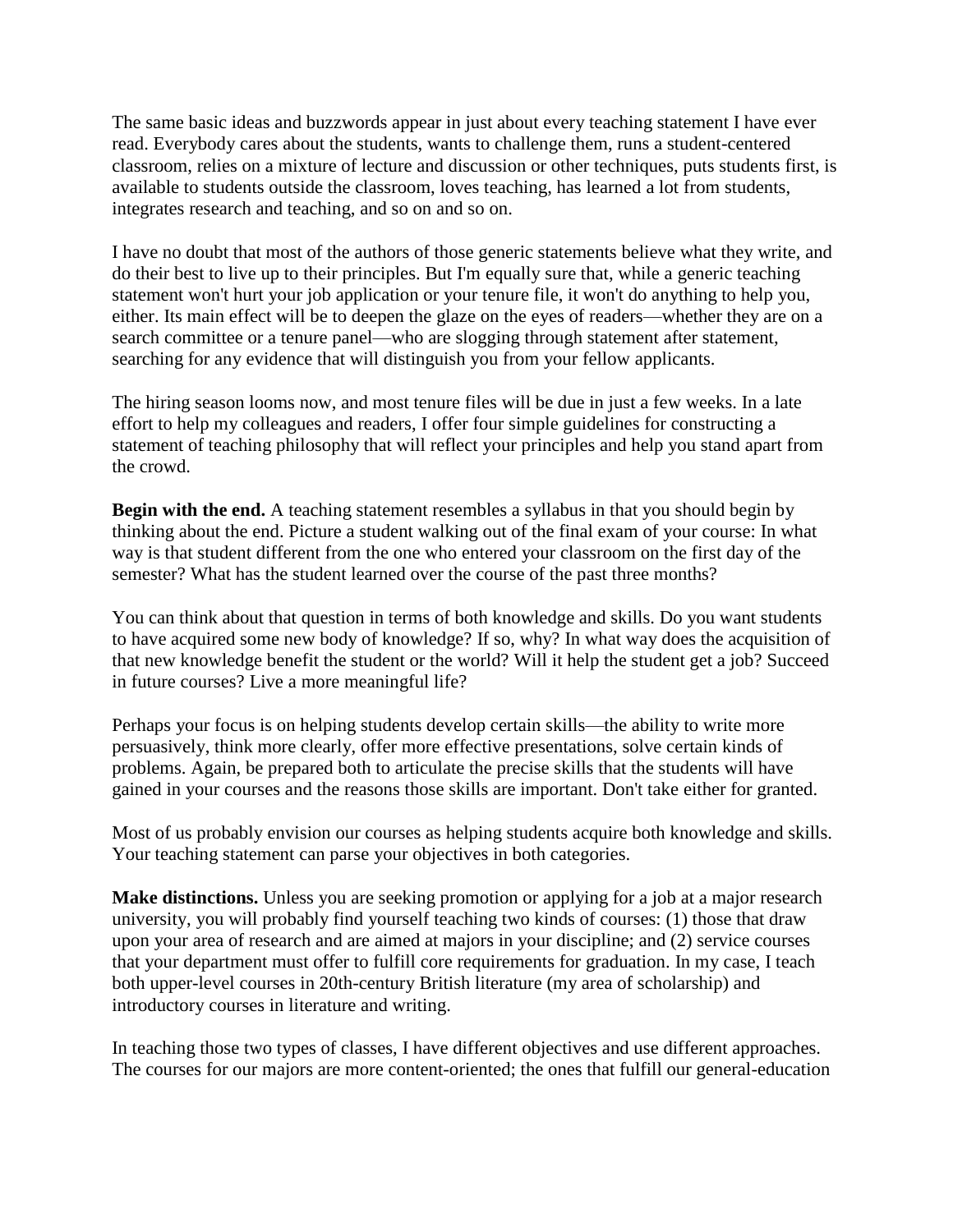requirements are more skills-oriented. I describe the differences in the way I teach them in my own statement of teaching philosophy.

You might be able to construct objectives that are common to both your upper-level and introductory courses. For example, my desire to increase my students' attentiveness to the written word, and its effects in the world, would apply to both my composition courses and my "Contemporary British Novel" course. However, sometimes such broad objectives tip too far toward the abstract or the generic to mean much of anything.

**Be specific.** The ends that you articulate will have to be at least a little abstract, which means that your next step—and the most important one, in my estimation—must be to find ways to make your philosophy concrete. You can do that quite simply by telling a story or offering a detailed description of an innovative or interesting teaching strategy you have used.

I consider a teaching statement to fall under the genre of creative nonfiction. As every teacher in that field knows, the first inclination students have when they are assigned to write an essay of creative nonfiction is to explain everything. They spill out expository prose from start to finish. As every reader of nonfiction knows, readers remember and respond to your stories, not your explanations.

So as soon as you describe your teaching objectives in the statement, tell a story or two about how your objectives have played out in the classroom. The story might focus on a particularly enlightening moment, in class or with an individual student. It might even be a moment of failure that led you to develop a new way of teaching.

If you can't or don't want to write about a specific moment or incident, then be specific by writing about some creative strategy or assignment you have used. Describe it in detail. In a twopage teaching statement, most readers would welcome a full paragraph of details about a technique you have used and refined and want the world to know about.

In the countless meetings I have sat through to discuss the applications of job candidates, the only times I have ever heard a teaching philosophy mentioned has been in reference to some memorable and specific story or strategy that a candidate described. I promise you that nobody sitting in one of those meetings will hold up your file triumphantly and announce: "Folks, we can all go home. I have found the one candidate who believes in running a student-centered classroom!"

**Cite your sources.** Whatever philosophies you have about teaching, where did they come from? Your own experiences as an undergraduate? A faculty mentor you worked with in graduate school? Books or articles on teaching?

Whatever your sources, it reflects well on you to explain how and why you have developed your teaching principles. And doing so allows you to add another narrative element to your statement.

Suppose that your philosophy was developed by observing and working with an outstanding teacher at your graduate university. Acknowledging that debt in your statement demonstrates